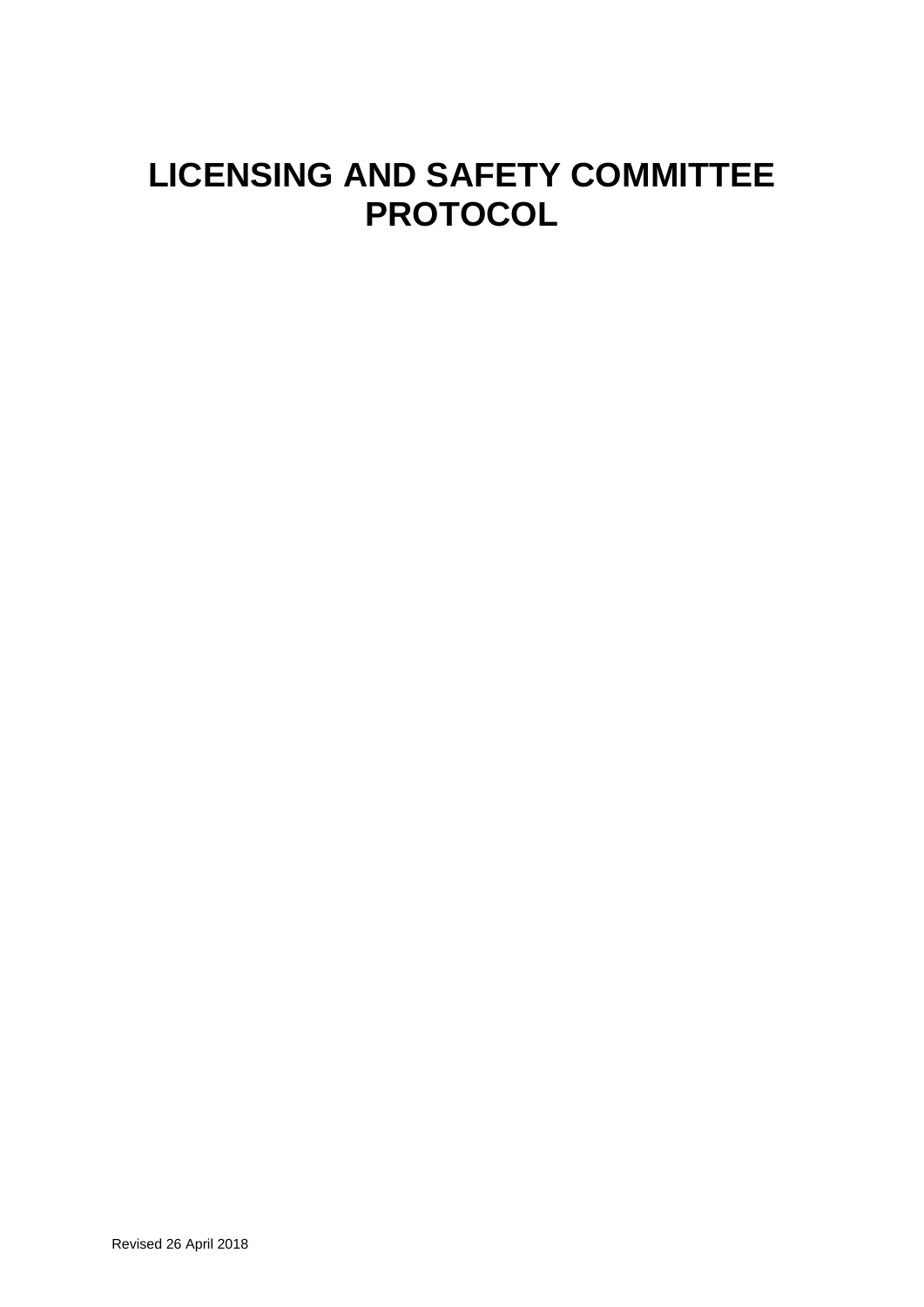## **Licensing and Safety Committee Protocol**

This Protocol sets out principles to guide members and officers in determining licensing applications and making other decisions within the terms of reference of the Licensing and Safety Committee.

Although it is of particular relevance to members of the Licensing and Safety Committee, it applies to all members of the Council who may become involved in licensing matters.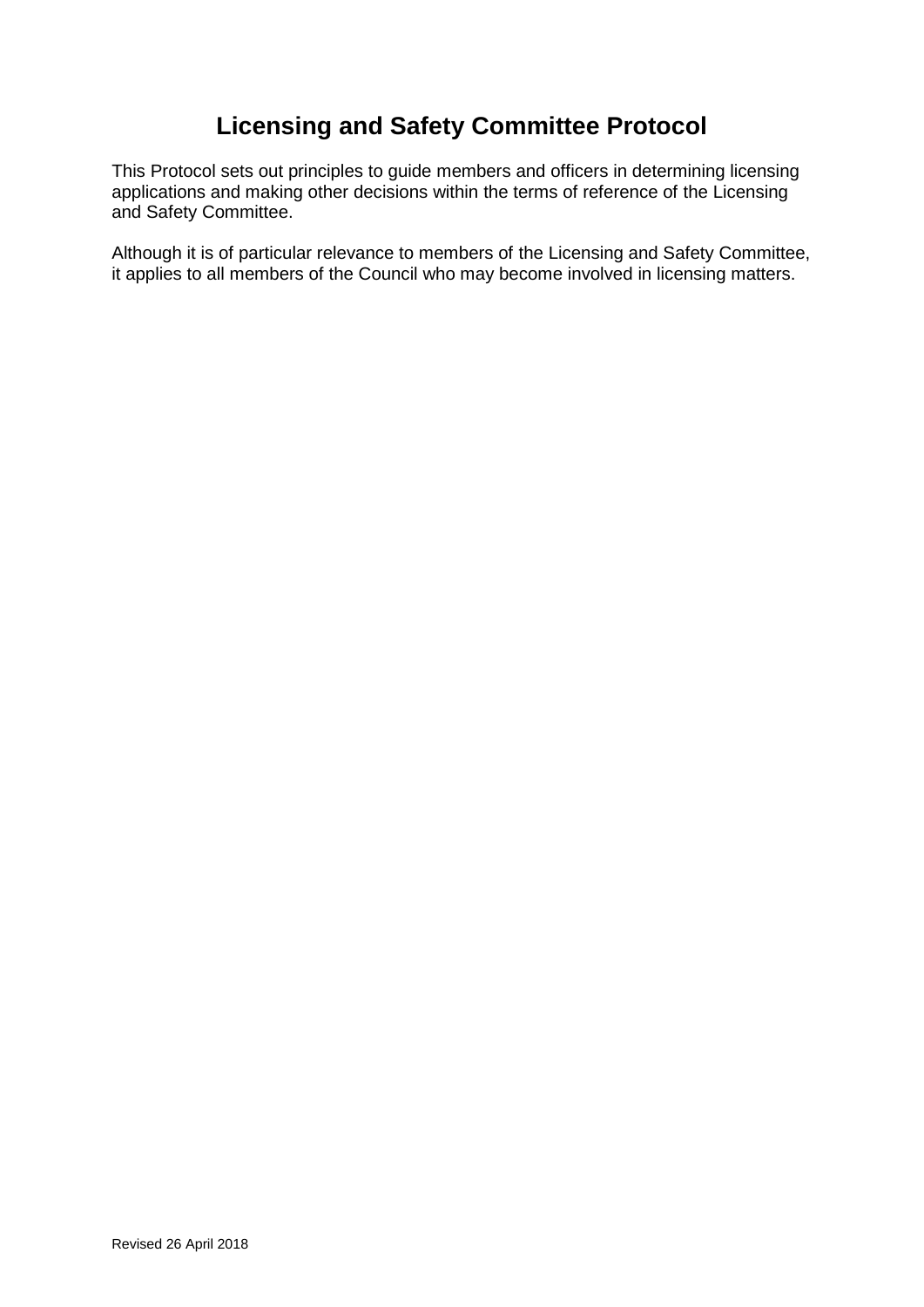## **PROTOCOL - LICENSING AND SAFETY COMMITTEE**

## **1. Introduction**

This protocol contains guidance for members of the Licensing and Safety Committee. If members are uncertain about the application of the Protocol, they should seek guidance from officers, preferably in advance of any meeting.

Licensing has a very important role to play in the life of the district. The Licensing and Safety Committee determines applications under the Licensing Act 2003 and applications under the Gambling Act 2005. The Licensing Act 2003 regulates 'licensable activities' which are defined in the Act as the sale of alcohol, regulated entertainment and late-night refreshment. The Gambling Act 2005 regulates the licensing of gambling premises and certain permissions.

In this Protocol, reference to 'the Regulations' means The Licensing Act 2003 (Hearings) Regulations 2005 (SI 2005 No 44) and/or The Gambling Act 2005 (Proceedings of Licensing Committees and Sub-Committees) (Premises Licences and Provisional Statements) (England and Wales) Regulations 2007 (SI 2007 No 173)

## **2. Interests of the Whole Community**

Members of the Licensing and Safety Committee should determine licensing matters in the interests of the whole community of the district.

All applications should be determined with regard to the relevant legislation, the statutory guidance and the Licensing and Gambling policy adopted by the Council.

Members of the Licensing and Safety Committee should not prejudge licensing applications nor do anything that may reasonably be taken as giving an indication of having prejudged licensing applications.

All other members should have regard to these principles when dealing with licensing matters and must avoid giving an impression that the Council may have prejudged the matter.

## **3. Participation of Members**

Members must consider carefully whether it is right for them to participate in a matter before the Committee. There are two elements to this:

- where they have Disclosable Personal Interests (DPI) and Other interests
- where members of the public may feel that the member will not be able to approach matters with an open mind and consider the application on its own merits.

While this Protocol seeks to guide Members each situation will be different and Members should seek guidance from Officers.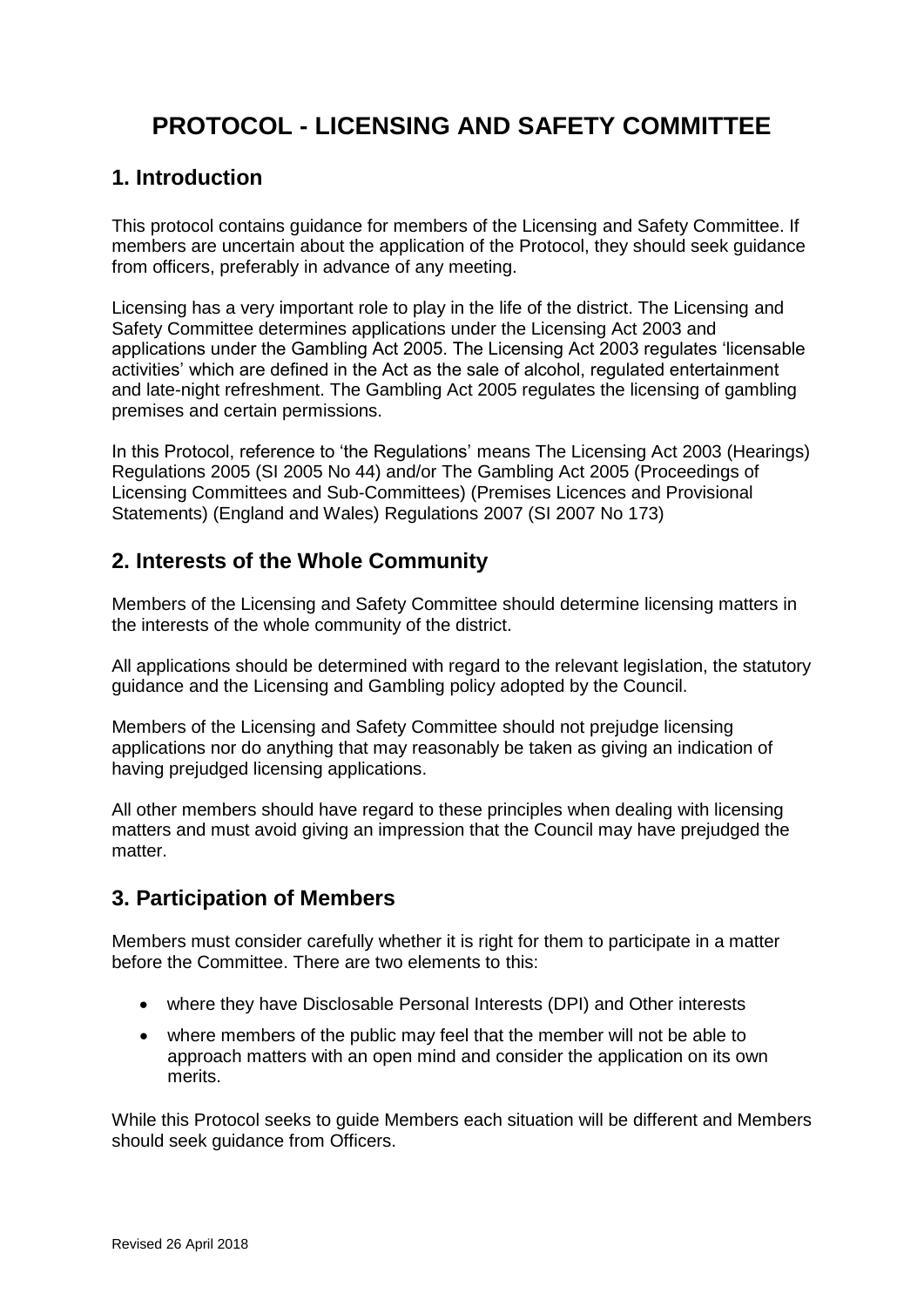## **4. Disclosable Pecuniary Interest (DPI) and Other Interests**

Members must comply with the provisions regarding DPI's and other interests set out in the Code of Conduct for Members. In particular, members must be mindful that if they have a "DPI" as defined in the Members' Code of Conduct, they must withdraw from the meeting and take no part in the matter.

The only exception to this is where a member may attend to make representations, answer questions or give evidence provided that they are entitled to do so under the relevant sections of the Licensing Act 2003 and the Gambling 2005; see Section 8 below.

#### **Pre-judgment**

While the Code of Conduct for Members provides guidance as DPI and Other interests which may affect a member's ability to take part in the decision-making process, members may have additional interests which may influence their decision which will not amount to a DPI or another interest for the purposes of the Code. In order to maintain the integrity of the licensing system, members should be careful to ensure that such interests do not unduly influence their decisions. Such interests may arise: -

- from ward concerns
- from membership of other Committees of the Council
- from membership of other public or community bodies
- from membership of voluntary associations and trusts (including where appointed by the Council)
- from a connection with a particular policy initiative of the Council.
- from membership of clubs, societies and groups
- from hobbies and other leisure interests
- from employment or professional concerns

Such interests may mean that a Member is involved with a licensing application before the matter comes before the Licensing and Safety Committee. Such involvement need not on its own debar a member from participating in making the licensing decision when the matter is considered by the Licensing and Safety Committee providing that the member has not already decided how they will vote on the matter before the Committee. Members should, however, always consider carefully whether in any particular case they can reasonably be seen to approach the application on its own merits and with an open mind. If the member considers that this is not possible, the member should withdraw from consideration of that item.

As a minimum, the integrity of the licensing system requires openness on the part of members; it must operate fairly and be seen to operate fairly.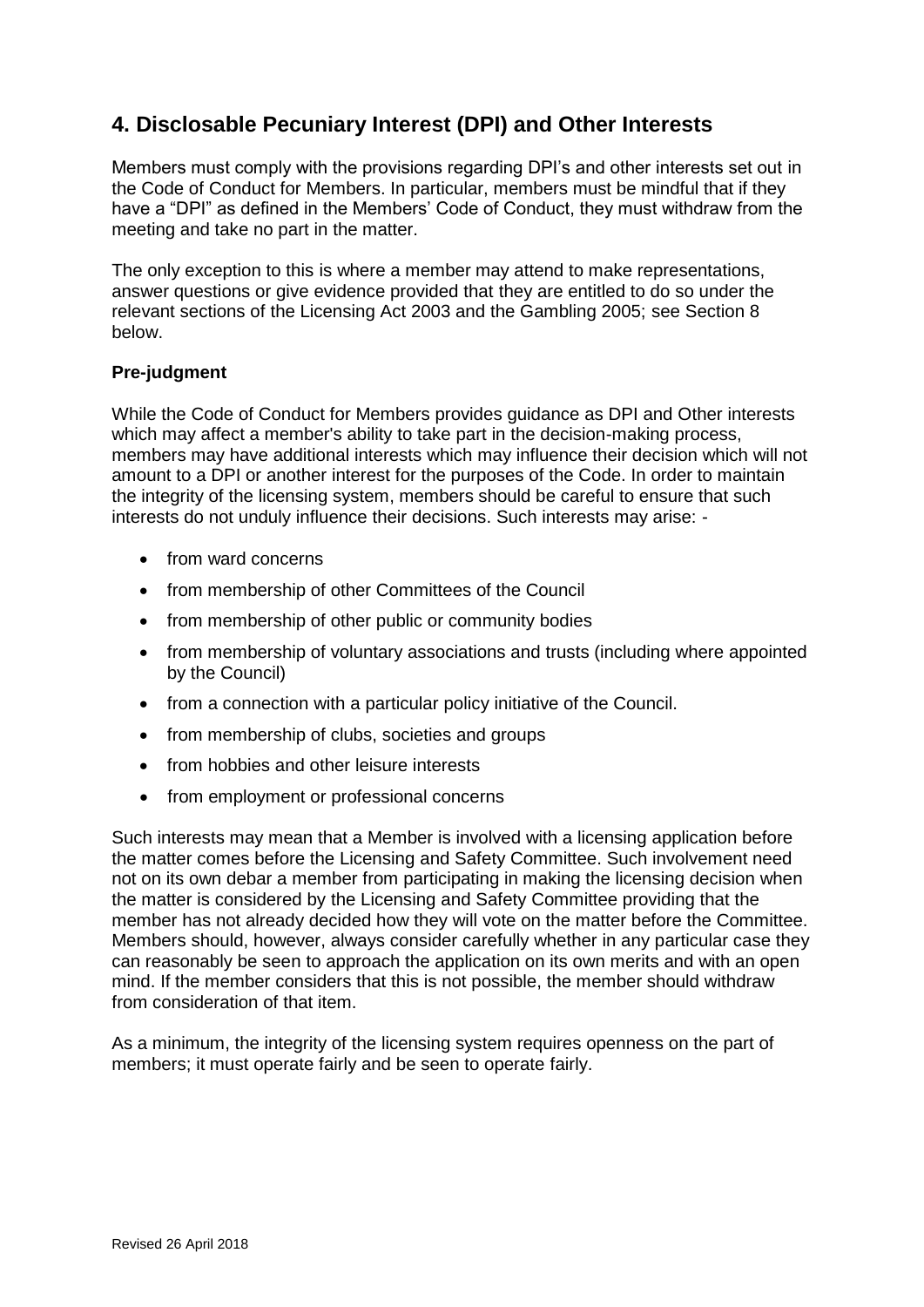## **5. Natural Justice**

There are two elements to natural justice:

#### **(a) Fairness**

When the Licensing and Safety Committee is considering an application, the applicant will be given an opportunity to put his/her case before the Committee, in accordance with the Regulations governing such hearings and the procedure adopted by the Licensing and Safety Committee. If the applicant or his/her representative does not attend, the Licensing and Safety Committee may proceed in the applicant's absence in accordance with the Regulations and the Procedure.

The Licensing Authority will arrange a hearing when it receives relevant representations under the legislation.

All documentation to be considered by the Licensing and Safety Committee will be available in advance in accordance with the Regulations and the Procedure.

All Members of the Licensing and Safety Committee shall be present throughout the consideration of a particular application. Where a Member arrives late or leaves the room once consideration of the matter has started, that Member shall play no part in the decision-making process for the particular application. Where an application is adjourned it shall be heard by the same Members only, and no others.

#### **(b) Prevention of Bias**

The rules about DPI and Other interests are set out in the Code of Conduct for Members and should be firmly applied. Members are also referred to the guidance about prejudgement in paragraph 4.

When the Licensing and Safety Committee moves into private session to consider its decision, it should be accompanied only by its Decision Support Unit Officer and legal adviser who shall have taken no substantive part in the debate and shall play no substantive part in the decision-making process other than to record and advise.

## **6. Hearings**

Hearings shall generally be in public and the Committee shall retire to consider its decision and take advice from officers.

## **7. Debate**

Only members of the Licensing and Safety Committee can take part in the decision making.

Members of the Committee must: -

a) listen to all arguments for and against an application and weigh them up carefully before deciding whether to support or oppose a particular application.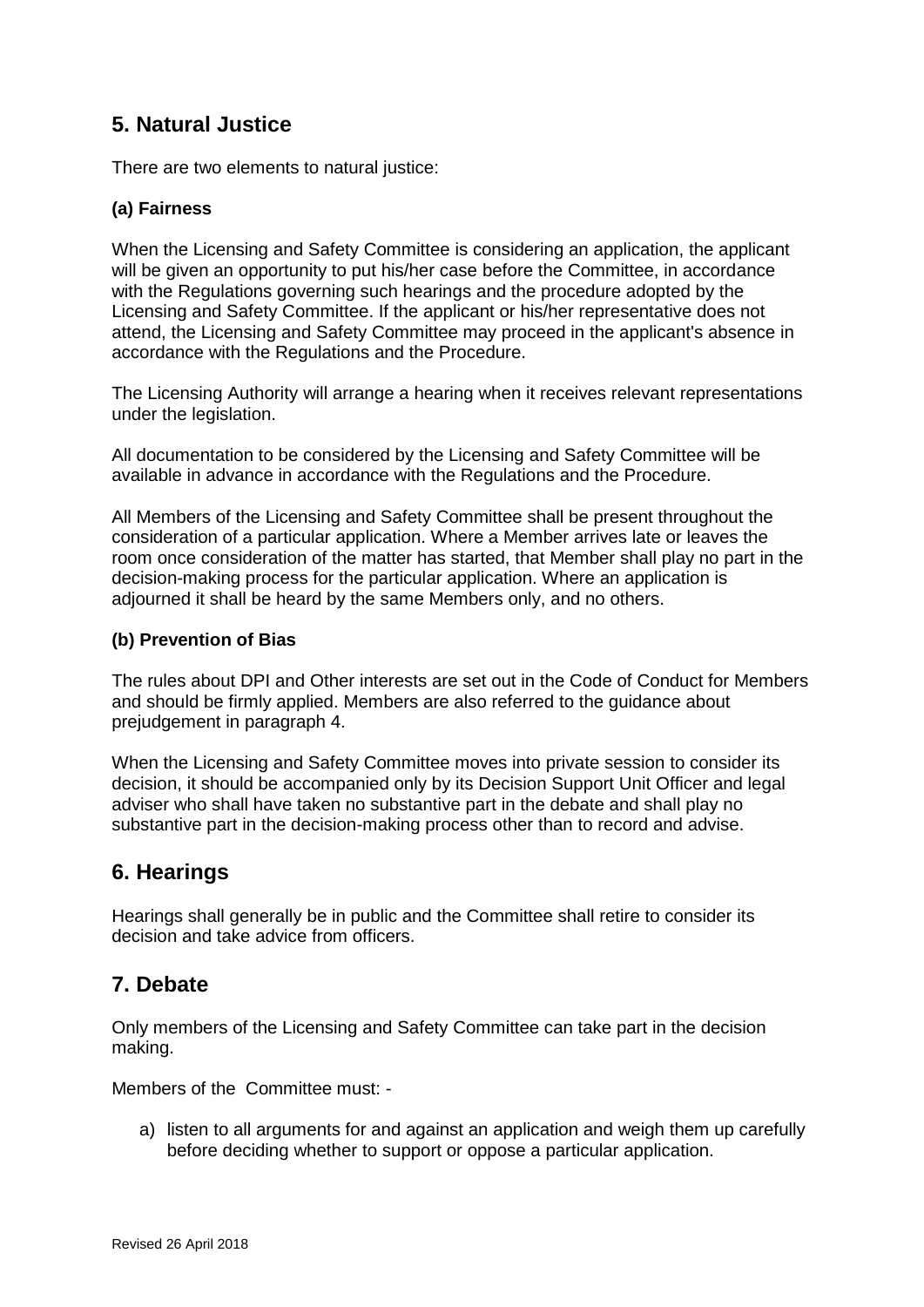b) make sure that they are not swayed by arguments which are not directly related to the merits of the application.

### **8. Role of Members in Relation to Applications**

#### **Licensing Act 2003**

S18 of the Licensing Act 2003 provides that a 'Responsible Authority' or 'Other Person' may make representations to licensing authorities on applications for the grant, variation or renewal of a premises licence for the licensable activities covered by this Act.

While there is no statutory definition of 'Other Person' the guidance issued under the Act, at paragraph 8.13, provides that it may include:-

8.13 any individual, body or business entitled to make representations to licensing authorities in relation to applications for the grant, variation, minor variation or review of premises licences and club premises certificates, regardless of their geographic proximity to the premises.

The guidance goes on to say at paragraph 8.14

8.14 While any of these persons may act in their own right, they may also request that a representative makes the representation to the licensing authority on their behalf. A representative may include a legal representative, a friend, a Member of Parliament, a Member of the Welsh Government, or a local ward or parish councillor who can all act in such a capacity.

It can be seen therefore that Members are entitled to make representations in relation to this Act and they can do so in their own right, or on behalf of other persons.

#### **Gambling Act 2005**

S158 of the Gambling Act 2005 sets out who is an interested party in relation to an application under this Act for a premises licence for gambling. An interested party is a person who: -

- a) lives sufficiently close to the premises to be likely to be affected by the authorised activities
- b) has business interests that might be affected by the authorised activities, or
- c) represents persons who satisfy paragraph (a) or (b)

Guidance issued under the Act by the Gambling Commission states at Para. 8.16-8.17:

8.16 Interested parties can be people who are democratically elected such as councillors and MPs, as persons representing individuals in the other categories. This would include county, parish and town councillors. Other representatives might include bodies such as trade associations and trade unions, and residents' and tenants' associations. A school head or governor might act in representing the interests of pupils or parents and a community group might represent vulnerable people living near to the proposed premises.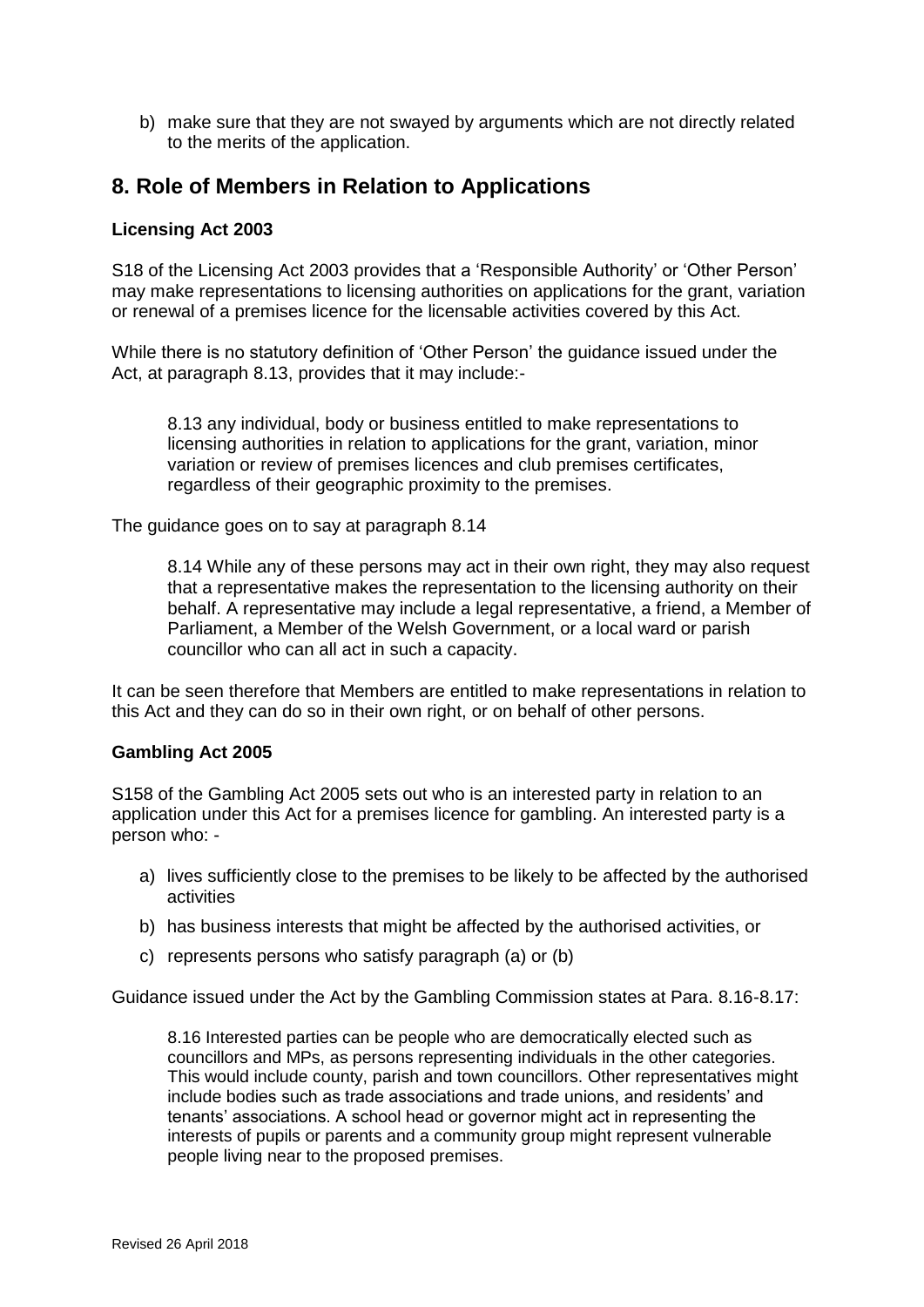8.17 Save for democratically elected persons, licensing authorities should satisfy themselves on a case by case basis that a person does represent interested parties and request written evidence where necessary. A letter from the interested person(s) they are representing would be sufficient.

## **9. Lobbying**

While recognising that lobbying of members has an important role in the local democratic process, this should not prejudice the licensing process.

Lobbying can, therefore, unless care and common sense are exercised by all concerned, lead to your impartiality and integrity being called into question. In order to avoid any such criticism or legal challenge and to preserve your right to vote on an application, you should follow the following advice.

- Avoid organising support for or opposition to a licensing application or involving yourself in such a process and avoid lobbying other councillors on the issue.
- If applicants, potential applicants or objectors ask to meet you about a proposal, refer them to another councillor who does not serve on the licensing subcommittee and will not be involved in the decision; alternatively refer them to an officer.
- If anyone (including another councillor) does lobby you or raise issues about a particular proposal, refer them to officers for advice on procedure and suggest that they send their comments to officers so that they can be included in the committee report; it is also a good idea to explain why you have to remain completely impartial.
- Keep a record of any approaches by lobbyists and the response given or action taken; these records should be incorporated in the form attached as an appendix to this protocol and the relevant records produced at the start of each subcommittee meeting - but note that this is a separate process from that which relates to declaration of DPI or Other interests under the members' code of conduct.
- When approached by anybody (including the press) regarding a particular application, take care to avoid expressing an opinion which others might regard as indicating that you have already made up your mind on the issue before hearing all the information and arguments presented at the sub-committee meeting. You can, if pressed, perhaps, indicate the sort of concerns or issues which you think you'll need to consider when making the decision, but remember that if you cannot clearly demonstrate that at the meeting you have an open mind and are balancing all the various issues and arguments, you run the risk of potentially invalidating the decision and making the Council subject to legal challenge. In addition, make sure that you also say you will not be making a decision until the meeting.
- If you cannot avoid expressing a clear opinion on the decision beforehand, you should not sit on the committee concerned with determining the application
- Remember that your overriding duty in this role is to the whole community not just to the people in your ward and, taking into account the need to make decisions impartially, you should not improperly favour any person, company, group or locality or appear to do so. If local people put you under pressure, or you want to